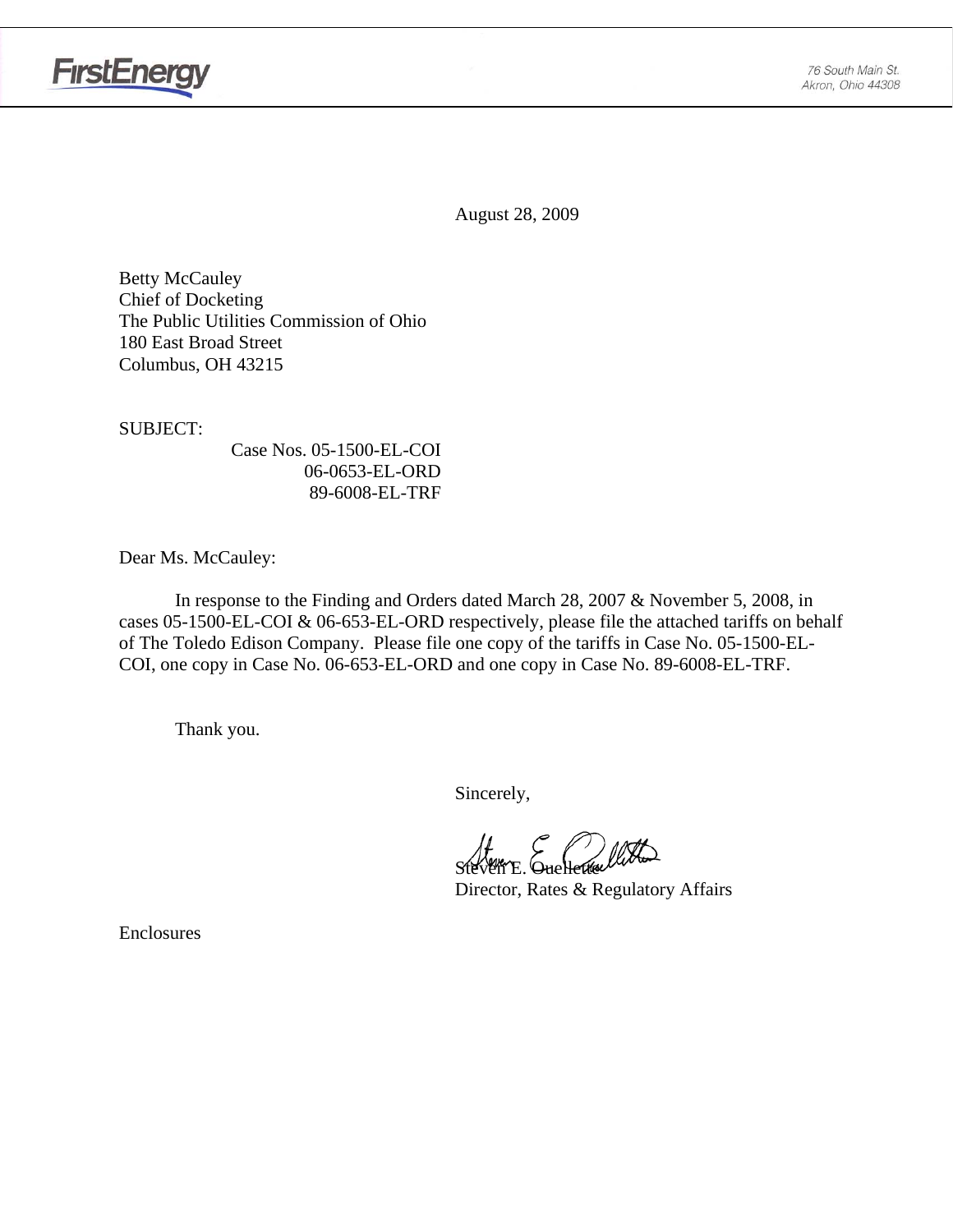### **TABLE OF CONTENTS**

The following rates, rules and regulations for electric service are applicable throughout the Company's service territory except as noted.

|                                                |                | <b>Effective</b> |
|------------------------------------------------|----------------|------------------|
|                                                | <b>Sheet</b>   | <u>Date</u>      |
| <b>TABLE OF CONTENTS</b>                       | 1              | 08-28-09         |
| <b>DEFINITION OF TERRITORY</b>                 | 3              | 01-23-09         |
| <b>ELECTRIC SERVICE REGULATIONS</b>            | $\overline{4}$ | 08-28-09         |
| <b>ELECTRIC SERVICE SCHEDULES</b>              |                |                  |
| Residential Service (Rate "RS")                | 10             | $01 - 23 - 09$   |
| General Service - Secondary (Rate "GS")        | 20             | 01-23-09         |
| General Service - Primary (Rate "GP")          | 21             | $01 - 23 - 09$   |
| General Service - Subtransmission (Rate "GSU") | 22             | 01-23-09         |
| General Service - Transmission (Rate "GT")     | 23             | 01-23-09         |
| <b>Street Lighting Provisions</b>              | 30             | $01 - 23 - 09$   |
| Street Lighting (Rate "STL")                   | 31             | 06-01-09         |
| Traffic Lighting (Rate "TRF")                  | 32             | 01-23-09         |
| Private Outdoor Lighting (Rate "POL")          | 33             | 06-01-09         |
| <b>MISCELLANEOUS CHARGES</b>                   | 75             | 01-23-09         |
| <b>OTHER SERVICE</b>                           |                |                  |
| <b>Partial Service</b>                         | 52             | $01 - 01 - 09$   |
| <b>Cogeneration and Small Power Producer</b>   | 70             | $01 - 01 - 03$   |
| Interconnection Tariff                         | 76             | $01 - 01 - 09$   |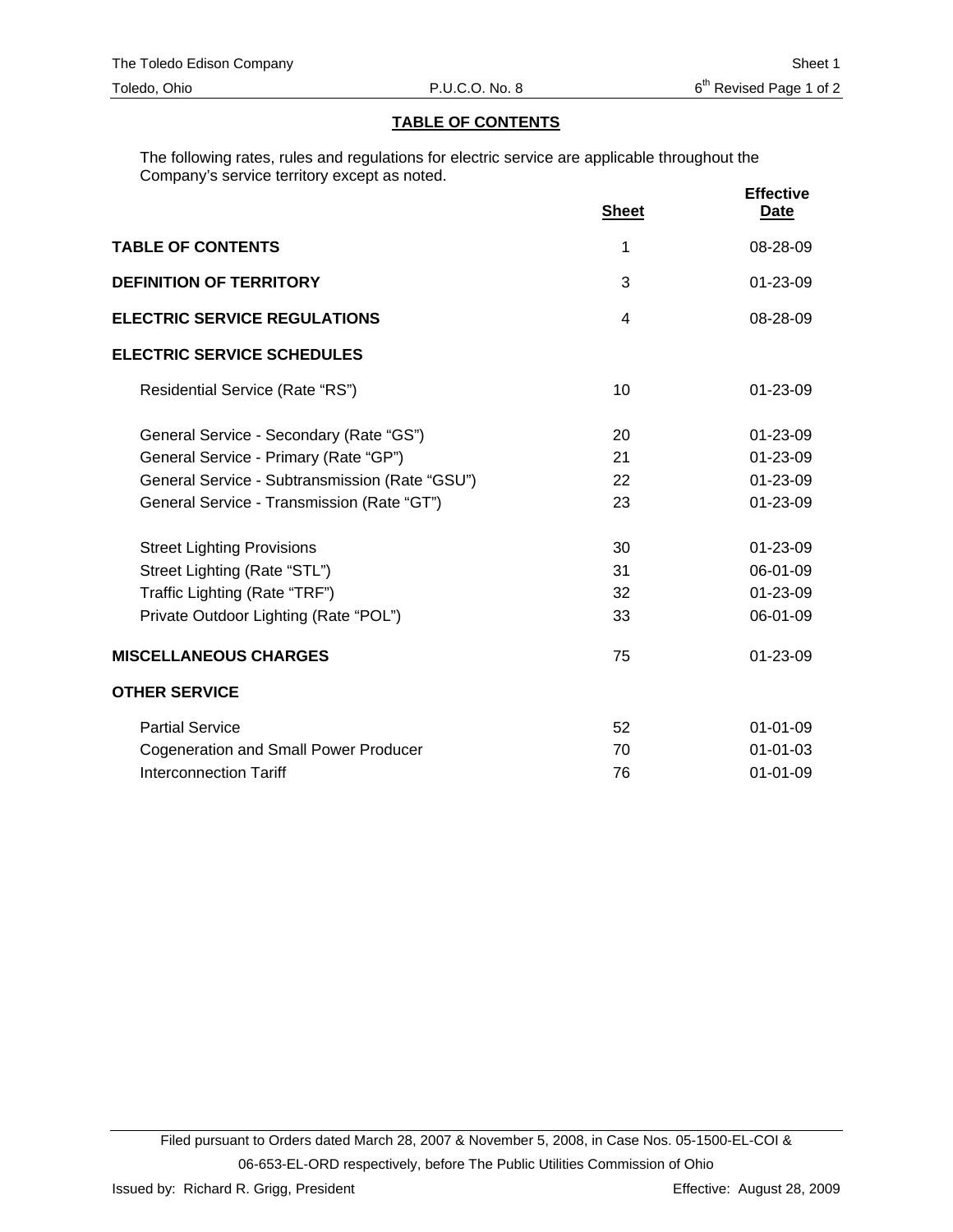# **TABLE OF CONTENTS**

| <b>RIDERS</b>                                  | <b>Sheet</b> | <b>Effective</b><br>Date |
|------------------------------------------------|--------------|--------------------------|
| Summary                                        | 80           | 06-01-09                 |
| <b>Residential Distribution Credit</b>         | 81           | 01-23-09                 |
| <b>Transmission and Ancillary Services</b>     | 83           | 06-01-09                 |
| <b>Alternative Energy Resource</b>             | 84           | 06-01-09                 |
| <b>School Distribution Credit</b>              | 85           | 06-01-09                 |
| <b>Business Distribution Credit</b>            | 86           | $01 - 23 - 09$           |
| Economic Development (4a)                      | 88           | 01-23-09                 |
| <b>Universal Service</b>                       | 90           | 12-24-08                 |
| <b>Temporary Energy Efficiency</b>             | 91           | $01 - 01 - 06$           |
| State kWh Tax                                  | 92           | 01-23-09                 |
| Net Energy Metering                            | 93           | 08-28-09                 |
| Delta Revenue Recovery                         | 96           | 06-01-09                 |
| Demand Side Management                         | 97           | 07-01-09                 |
| Reasonable Arrangement                         | 98           | 06-01-09                 |
| <b>Distribution Uncollectible</b>              | 99           | 07-01-09                 |
| <b>Deferred Transmission Cost Recovery</b>     | 100          | 04-01-09                 |
| Economic Load Response Program                 | 101          | 06-01-09                 |
| Optional Load Response Program                 | 102          | 06-01-09                 |
| <b>Generation Cost Reconciliation</b>          | 103          | 06-01-09                 |
| <b>Green Resource</b>                          | 104          | 06-01-09                 |
| Fuel                                           | 105          | 06-01-09                 |
| Advanced Metering Infrastructure / Modern Grid | 106          | 01-23-09                 |
| Line Extension Cost Recovery                   | 107          | 06-01-09                 |
| <b>Delivery Service Improvement</b>            | 108          | 04-01-09                 |
| <b>PIPP Uncollectible</b>                      | 109          | 07-01-09                 |
| <b>Non-Distribution Uncollectible</b>          | 110          | 07-01-09                 |
| <b>Generation Service</b>                      | 114          | 06-01-09                 |
| Demand Side Management and Energy Efficiency   | 115          | 06-01-09                 |
| <b>Economic Development</b>                    | 116          | 06-01-09                 |
| <b>Deferred Generation Cost Recovery</b>       | 117          | 06-01-09                 |
| Deferred Fuel Cost Recovery                    | 118          | $01 - 01 - 11$           |
| <b>Deferred Distribution Cost Recovery</b>     | 119          | $01 - 01 - 11$           |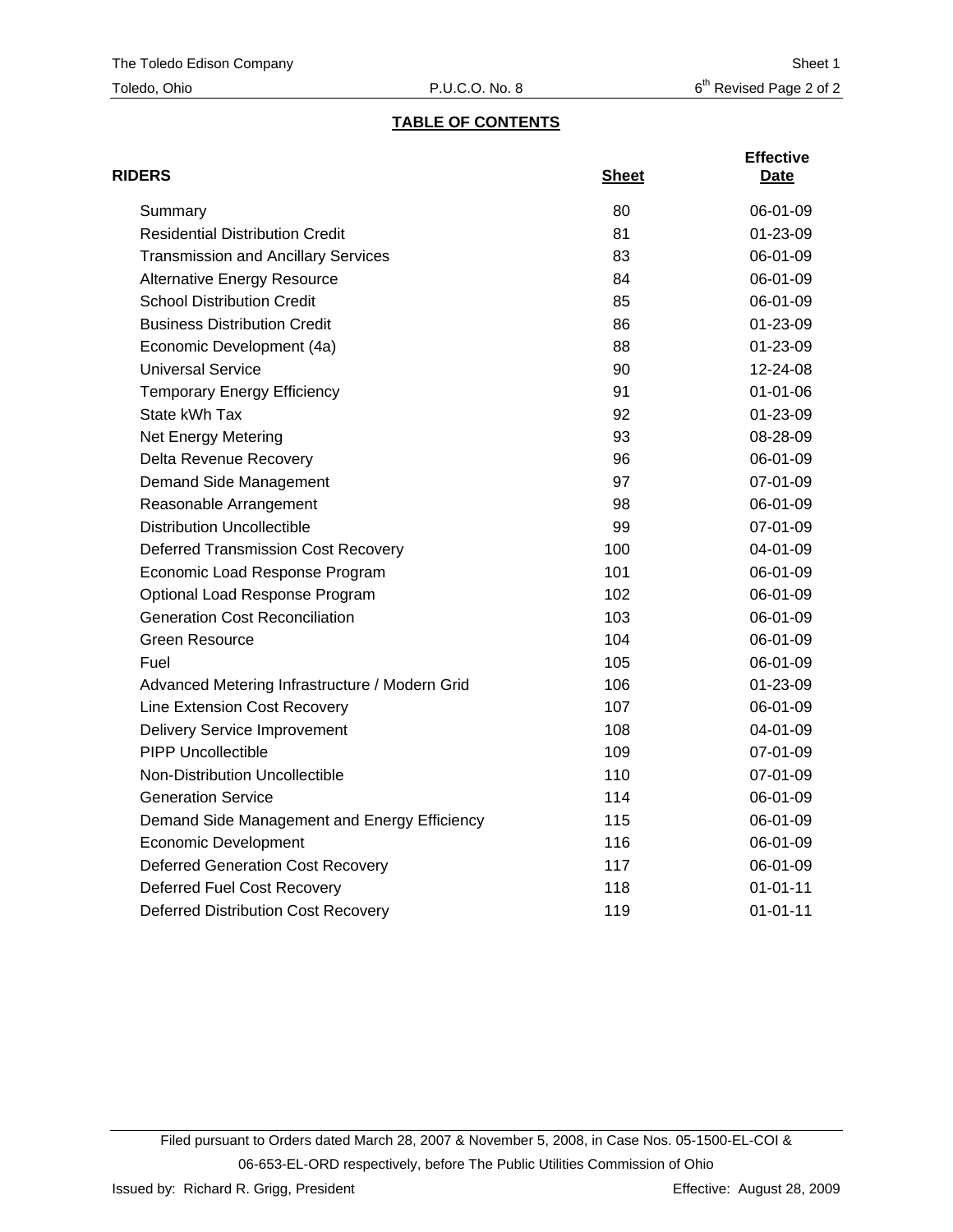# **ELECTRIC SERVICE REGULATIONS**

- **F. Special Facilities:** All costs (including, without limitation, any government imposed fees) for any special services, facilities, or instrumentation which may be rendered or furnished by the Company for a customer at the customer's request or at the direction of any governmental authority, and not provided for in the Company's rate schedules and not ordinarily necessary or directly involved in the furnishing of electric service, shall be paid for by the customer for whom such services, facilities, or instrumentation are furnished, by the customers residing within the boundaries of the governmental entity for whom such services, facilities, or instrumentation are furnished. Any such costs shall be in addition to the charges for electric service provided for in the applicable rate schedule, and may be itemized on the electric bill to such customer(s) or billed separately by the Company. Upon request by the customer and in the sole discretion of the Company, such special services, facilities, or instrumentation may be supplied and maintained by the customer at the customer's expense.
- **G. Access To Premises:** The customer or, if applicable, the landlord, shall grant Company's employees and authorized agents access to the customer's premises at all reasonable hours for the purpose of reading, inspecting, testing, repairing, maintaining, replacing, installing, analyzing or removing meters or other Company property. In the event of an emergency, the Company's employees and authorized agents shall have access to customer's premises at any time.

If a customer or a landlord fails to grant access for reasons described above, and judicial redress is necessary to secure such access, the Company may collect from the customer or the landlord any and all costs incurred to secure such access.

## **X. CUSTOMER'S WIRING, EQUIPMENT AND SPECIAL SERVICES**

- **A. Installation:** The customer shall supply all wiring on the customer's side of the point of attachment as designated by the Company. All of the customer's wiring and electrical equipment should be installed so as to provide not only for immediate needs but for reasonable future requirements and shall be installed and maintained by the customer to meet the provisions of the National Electrical Code, the regulations of the governmental authorities having jurisdiction over such installations and the reasonable requirements of the Company. As required by Chapter 4901:1-10 of the Ohio Administrative Code, before the Company connects service for any new installations, such installation must be inspected and approved by the local inspection authority or, when there is no local inspection authority, by a licensed electrician. An inspection is also necessary for any changes in wiring on the customer's premises.
- **B. Limitation Of Liability:** The Company shall not be liable for any loss, cost, damage or expense that the customer may sustain by reason of damage to or destruction of any property, including the loss of use thereof arising out of, or in any manner connected with interruptions in service, variations in service characteristics, high or low voltage, phase failure, phase reversal, the use of electrical appliances or the presence of the Company's property on the customer's premises whether such damages are caused by or involve any fault or failure of the Company or otherwise except such damages that are caused by or due to the willful and wanton misconduct of the Company. The Company shall not be liable for damage to any customer or to third persons resulting from the use of the service on the customer's premises or from the presence of the Company's appliances or equipment on the customer's premises.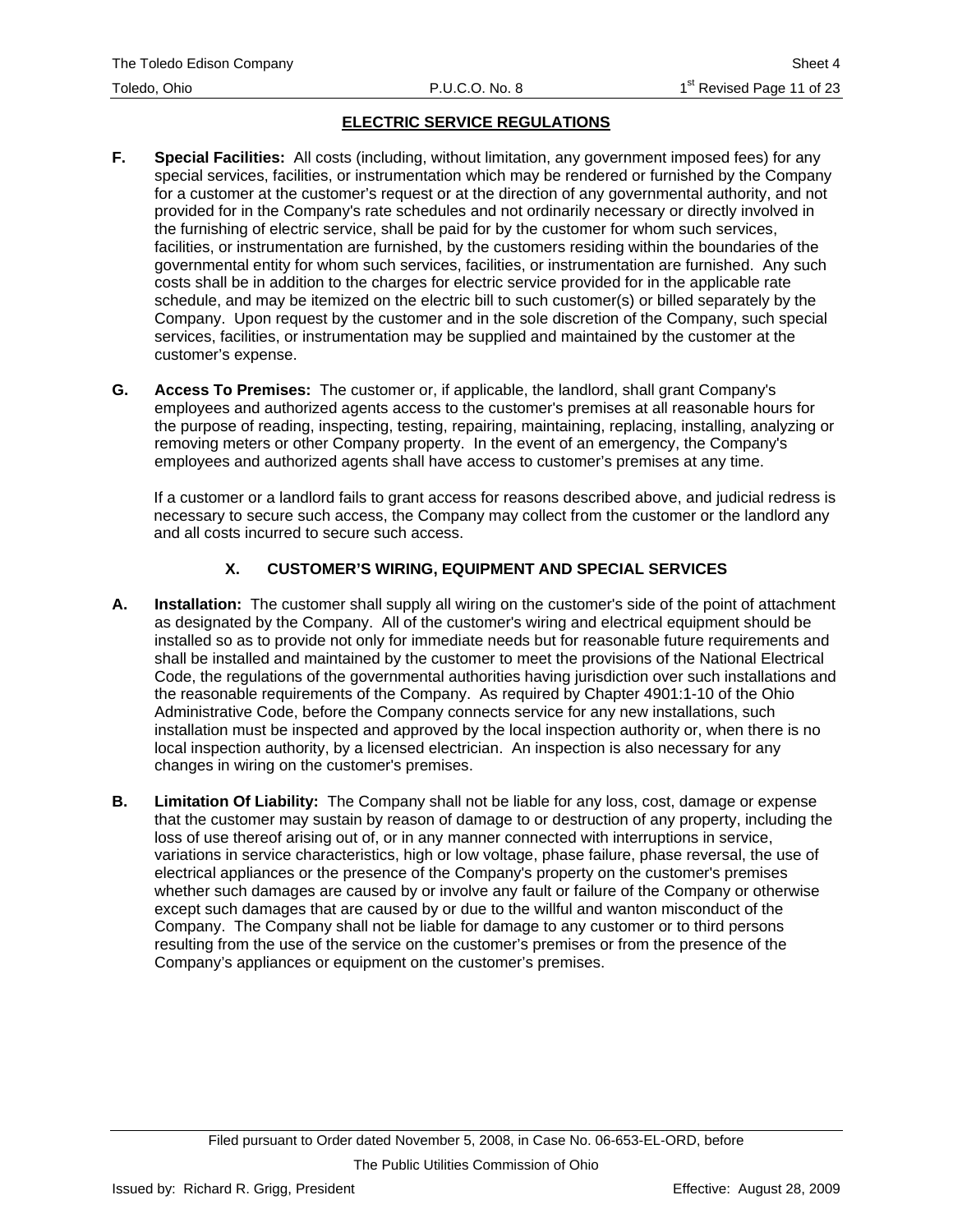## **Rider No. 14 Net Energy Metering Rider**

#### **Availability**

Pursuant to Section 4928.01(A)(30)-(32) of the Revised Code (Net Metering), a customer-generator is a customer of the Company that is a user of a net metering system. To qualify for a net metering system, the customer-generator facility must use as its fuel either solar, wind, biomass, landfill gas, or hydropower, or use a microturbine or a fuel cell which is located on the customer-generator's premises and operates in parallel with the Company's transmission and distribution systems and is intended primarily to offset part or all of the customer's requirements for electricity. A net metering system used by a customer-generator shall meet all applicable safety and performance standards established by the National Electrical Code, the Institute of Electrical and Electronic Engineers, Underwriters Laboratories and Rules 4901:1-22-03 and 4901:1-22-04 of the Ohio Administrative Code.

#### **Metering**

In order to receive service under this Rider, Net Metering must be accomplished using a single meter capable of registering the flow of electricity in each direction. If the existing electrical meter in service at the customer's facility is not capable of measuring the flow of electricity in each direction, the Company will, upon written request by the customer-generator, acquire, install, maintain, and read an approved meter that is capable of measuring electricity in each direction. The customergenerator will pay the Company all expenses involved in either modifying the existing meter or providing a new meter capable of registering the flow of electricity in each direction. Maintenance of the meter will be the responsibility of the Company, which will own the meter. The Company, at its own expense and with written consent of the customer-generator, may install additional meters to monitor the flow of electricity. Maintenance of the additional meter(s) will be the responsibility of the Company, which will own the meter(s).

## **Billing**

The provisions of this rider will be applied to the rate schedule to which the customer would be assigned if that customer were not a customer-generator. The customer-generator will be billed or credited charges and applicable riders as measured by the meter. Measured demand specified in the appropriate tariff shall be based on the peak demand measured as supplied by the Company only, flowing from the Company's system to the customer-generator's facility. If the Company supplies more kilowatt-hours of electricity than the customer-generator facility feeds back to the Company's system during the billing period, all energy charges of the appropriate rate schedule shall be applied to the net kilowatt-hours of electricity that the Company supplied. If the customer-generator facility feeds more kilowatt-hours of electricity back to the system than the Company supplies to the customer-generator facility during the billing period, energy charges of the Generation Service Rider (GEN) shall be applied to the net kilowatt-hours of electricity that the customer-generator facility supplied, which shall be allowed to accumulate as a bill credit until netted against the customer generator's bill, or until the customer-generator requests in writing a refund that amounts to, but is no greater than, an annual true-up of accumulated credits over a twelve-month period.